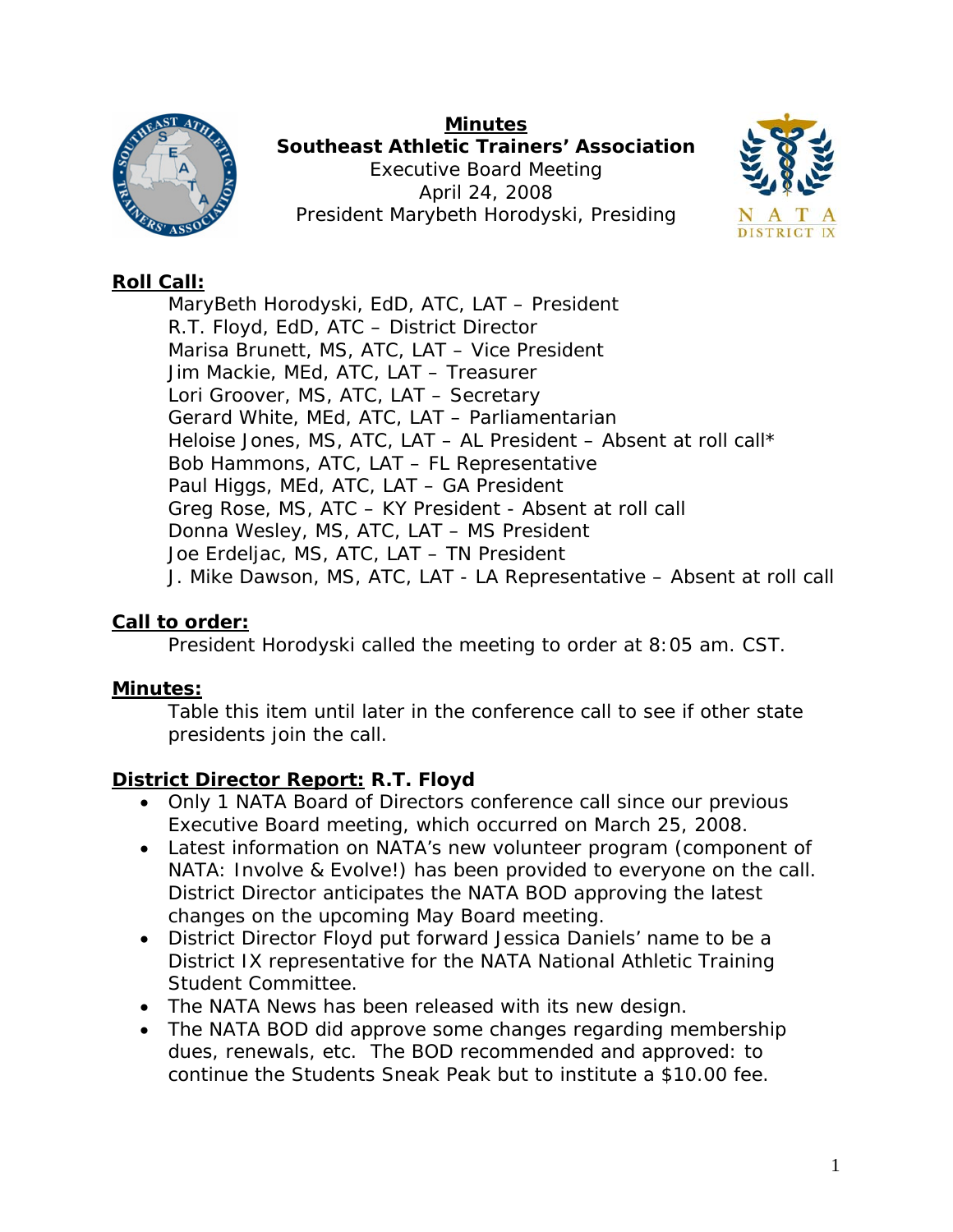- To continue the Career Starter Dues discount for those renewing after May.
- To institute a "pros on hold" for members who have been awarded the BOC inactive status. These individuals will get a \$60.00 membership rate, access to online materials, the 10 free CEU opportunity, member registration rates at NATA Annual Meeting, but will not receive mailings.
- The NATA BOD also approved the first class of NATA Fellows.

# **President's Report: MaryBeth Horodyski**

- The hotel bill from Atlanta is now final. Thanks to District Director Floyd, Ray Castle, Jim Mackie and Mike Brunet for working so diligently on the final bill.
- Still working on the final bill from our Annual Members Meeting and Clinical Symposium, hope to have it completed soon.
- Thanks to everyone for giving donations regarding Stephanie Lennon  $(FL)$ .

# **Vice-President Report: Marisa Brunett**

- Continue to keep Stephanie in your thoughts and prayers. She enjoys hearing from everyone.
- The contract for the 2009 SEATA Annual Members Meeting and Clinical Symposium is completed and signed. We are still working on the 2010 contract. Conference Direct continues to solicit hotels within the SEATA region for future sites for our meetings.

# **Treasurer's Report: Jim Mackie**

| • Previous bank balance (2/22/08) | \$207,641.65 |
|-----------------------------------|--------------|
| Current bank balance (03/31/08)   | \$159,429.37 |

- Previous investment balance (2/29/08) \$228,744.73 Current investment balance (3/31/08) \$217,900.50
- Current balance not reflective of hotel payment for SEATA Athletic Training Student Symposium & Athletic Training Educator's Conference, or NATA sponsorship and Career Center allocations.
- On April 24, 2008 NATA Sponsor distribution checks were mailed, total allocation: \$2175.58
- Also on that date, NATA Career Center distribution checks were mailed, total allocations: \$4179.12

# **Review and Approval of By-Laws rewording: MaryBeth Horodyski**

- The SEATA Executive Board is working to approve the new wording for the By-Laws revisions.
- Section 2.2.3: Make sure it reads organizational support groups, in place of committees/workgroups/etc. Side by side version is 100% up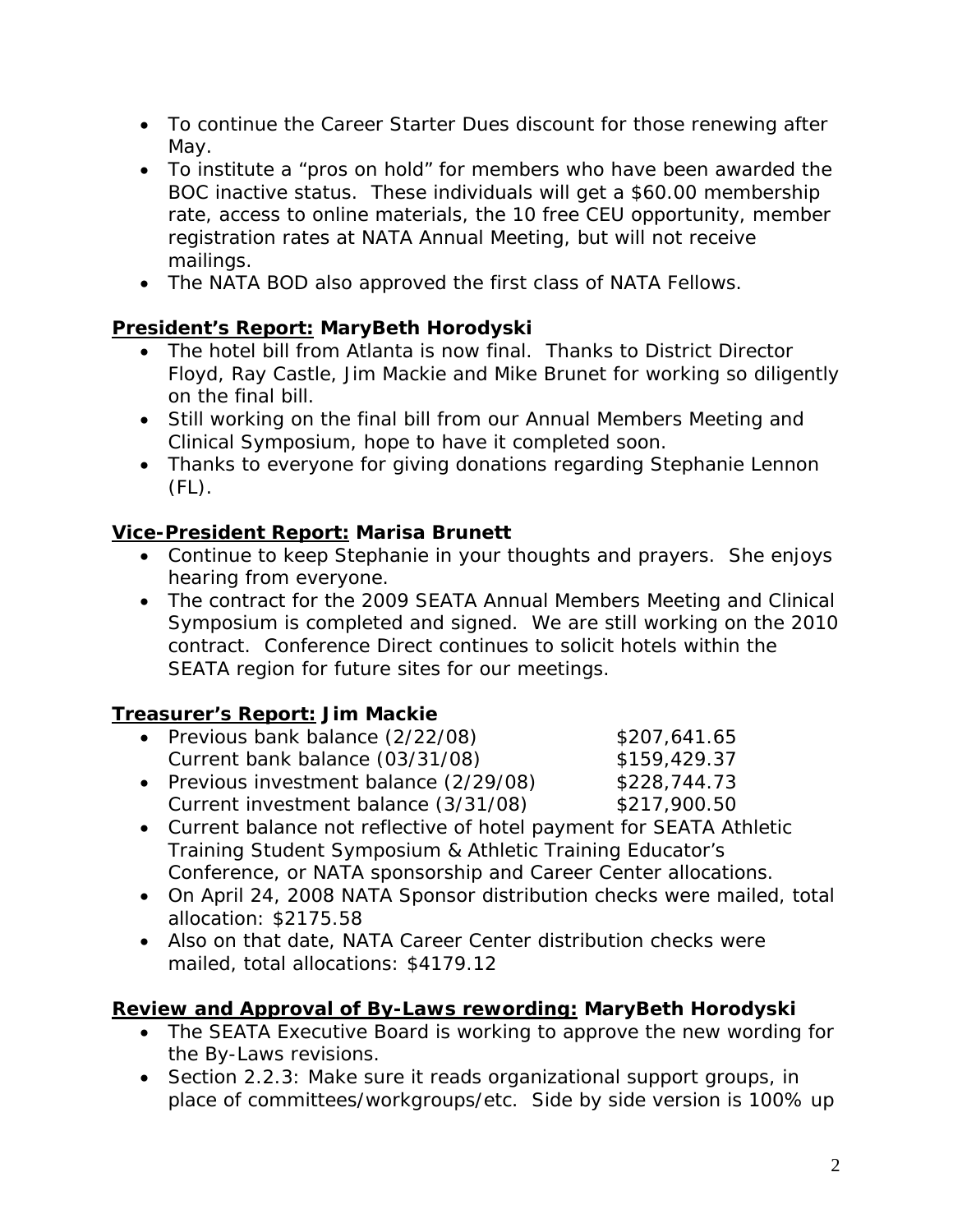to date, except District Director Floyd's request to not call it committee reports since we are rewording, just call it reports. Under Vice President to include "He/She may be re-elected for one additional term." is being redundant due to this being covered by the last sentence in this section: "He/she may not serve more than two consecutive terms."

Discussion is provided on this, and everyone is in agreement of not including the information since it is redundant.

- Section 2.1.2a, District Director does not feel we need to define athletic trainer, since it is already defined in sections 1.2.1, 1.2.2, and 1.2.3. Everyone agrees with this information as well.
- District Director Floyd and Parliamentarian Gerard White will work on spelling issues and small grammatical changes.
- Discussion is provided on approving these changes now, but the SEATA Executive Board would like to see the final version before voting. Discussion is presented on voting electronically once a final version is given to the board.

*Heloise Jones, AL, enters call* 

#### **Voted: To vote on the final rewording of the SEATA By-Laws by electronic vote.**

**(GA, MS) Approved 5-0-0-2** 

### **Set up process for voting on SEATA By-Laws changes: MaryBeth Horodyski**

- The members of SEATA will receive a side by side comparison of the proposed By-Laws changes with basic explanations provided so they can understand the reasoning behind the changes.
- We plan on meeting our goal of having the SEATA By-Laws vote completed by our June Executive Board meeting. Therefore, as soon as the finalized reworded version is sent to the SEATA Executive Board, there will be a small window for the electronic voting. Once the electronic voting is complete, we will ask the SEATA Elections Committee to assist in getting the information out to our members with the goal of June  $6^{th}$  for the voting to be completed.

## **Committees – feedback from liaisons: MaryBeth Horodyski and R.T. Floyd**

• Committee Appointments: Brent Ryan, MS, ATC, LAT (TN) – High School Committee Robb Duncanson, MEd, ATC, CSCS (TN) – EC Educational Multimedia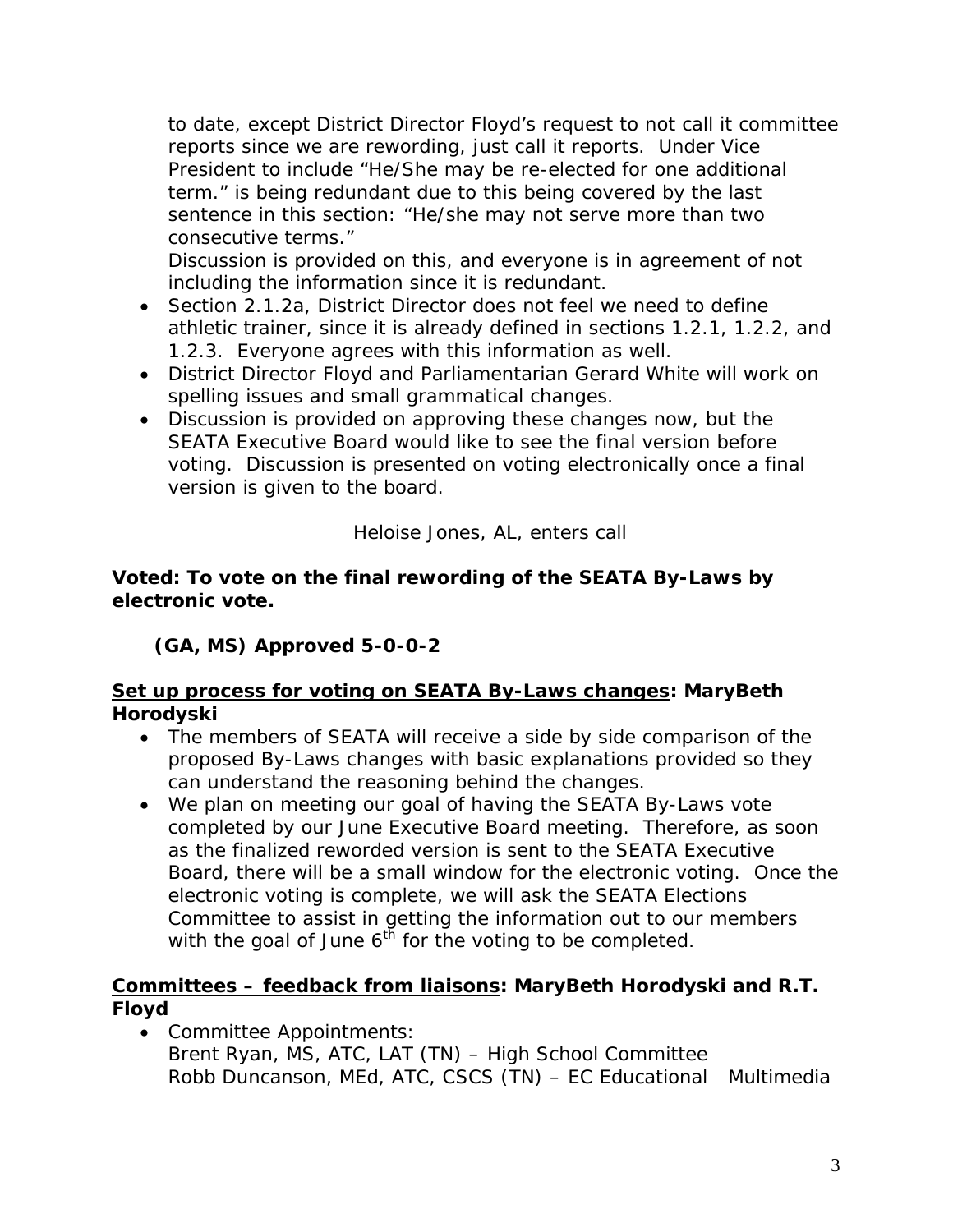**Voted: To approve the above named individuals for committee assignments from TN** 

## **(TN, MS) Approved: 5-0-0-2**

• Conversion of existing District IX CIC Committee with COE members of to form District IX CEPAT (Clinical and Emerging Practices Athletic Trainers' Committee) effectively at the June Annual Meeting and Clinical Symposium. Joe Erdeljac, liaison to the CIC committee, has not been able to contact the current chair of the committee. District Director Floyd comments on this committee merge, explaining this process is taking place at the national level, and it would be wise for SEATA to follow suit.

**Voted: To approve the combining of the CIC and COE committee and developing the District IX CEPAT committee to be formed at the end of the NATA Annual Meeting and Clinical Symposium in June and to have the SEATA Policies & Procedures Manual reflect these changes.** 

## **(TN, AL) Approved 5-0-0-2**

• Committee appointment: Kenna Hogue, MS – SEATA Student Senate Committee

### **Voted: To approve Kenna Hogue for the SEATA Student Senate Committee.**

## **(MS, TN) Approved 5-0-0-2**

### **Funding for Bobby Gunn Student Leadership Award: R.T. Floyd**

• This was approved by the SEATA Executive Board last year, to fund the District IX winner, if chosen, for \$500.00

### **Voted: To continue funding for the Bobby Gunn Student Leadership Award for one additional year.**

## **(TN, AL) Approved 5-0-0-2**

Now that we have enough State presidents on the conference call, we need to vote on the minutes from our Annual Members Meeting and Clinical Symposium.

## **Voted: To approve the minutes as written for February 27, 2008.**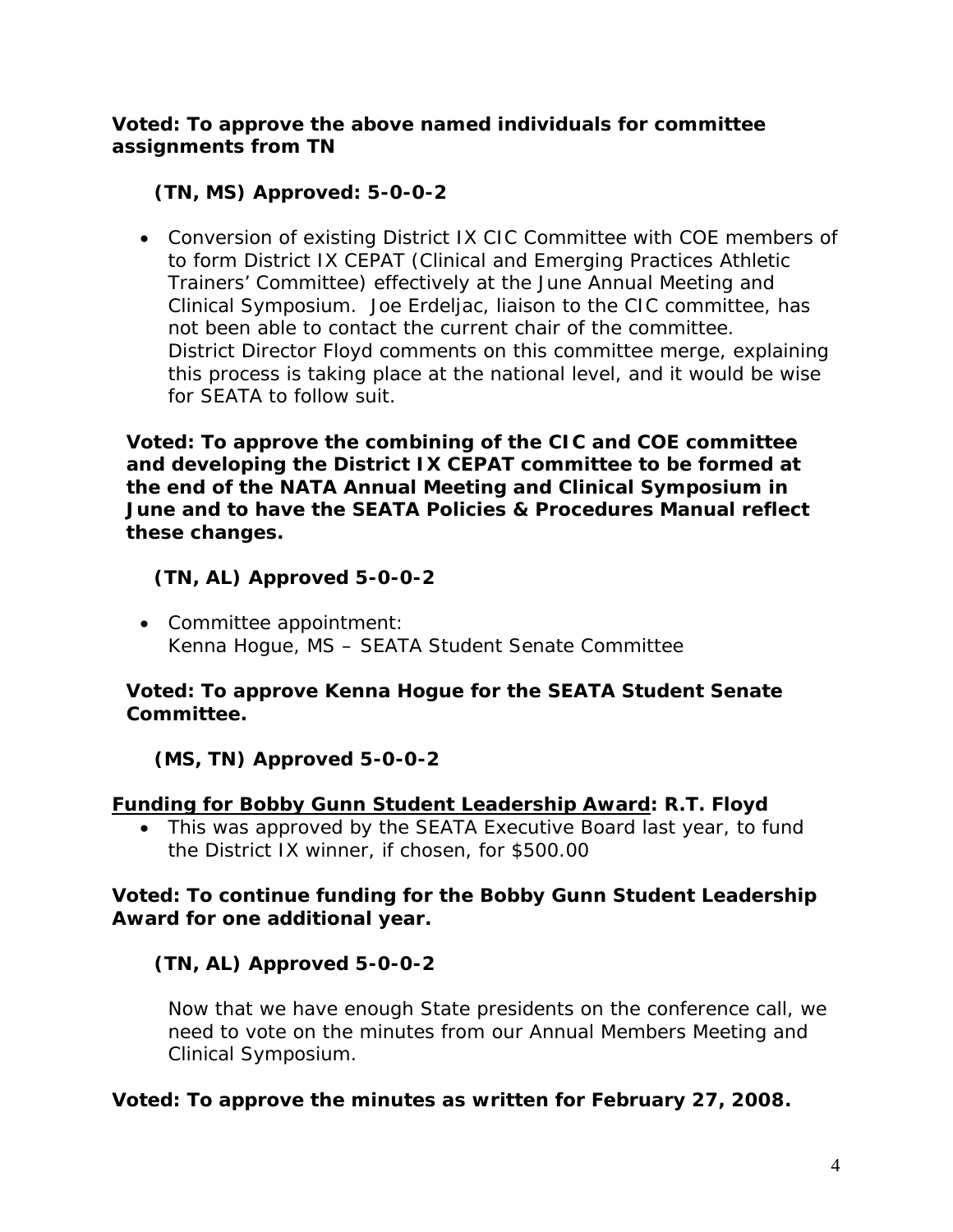## **(AL, GA) Approved 4-0-1-2**

#### **Voted: To approve the minutes as written for February 28 and 29, 2008.**

### **(TN, MS) Approved 4-0-1-2**

### **StarTRACK wording for commitment back to SEATA: R.T. Floyd**

- District Director Floyd states he needs to give the NATA office 2 names for this program. As of this call, none of the other districts have submitted names either. Kristen Yates, KY, has spoken to District Director Floyd regarding this program. District Director will move forward with Kristen Yates after speaking with Greg Rose, KY, president.
- Revision of original motion

#### **Voted: To revisit the issue of the StarTRACK candidate funding.**

**(TN, MS) Approved 5-0-0-2** 

**Voted: To rescind the StarTRACK funding motion that was approved on February 29, 2008.** 

**(TN, MS) Approved 5-0-0-2** 

**Voted: To allocate a one time \$1000.00 per person selected by District IX in the StarTRACK leadership scholars program and for the program to be reviewed in two years.** 

**(TN, MS) Approved 5-0-0-2** 

• Discussion is provided on the wording regarding this program and the commitment to SEATA.

**Voted: To develop a task force (work group) to further define the return commitment to SEATA for those StarTRACK candidates that receive SEATA funding.** 

**(MS, AL) Approved 5-0-0-2** 

#### **Strategic Plan Implementation Team: MaryBeth Horodyski**

• We will table this discussion until the next conference call.